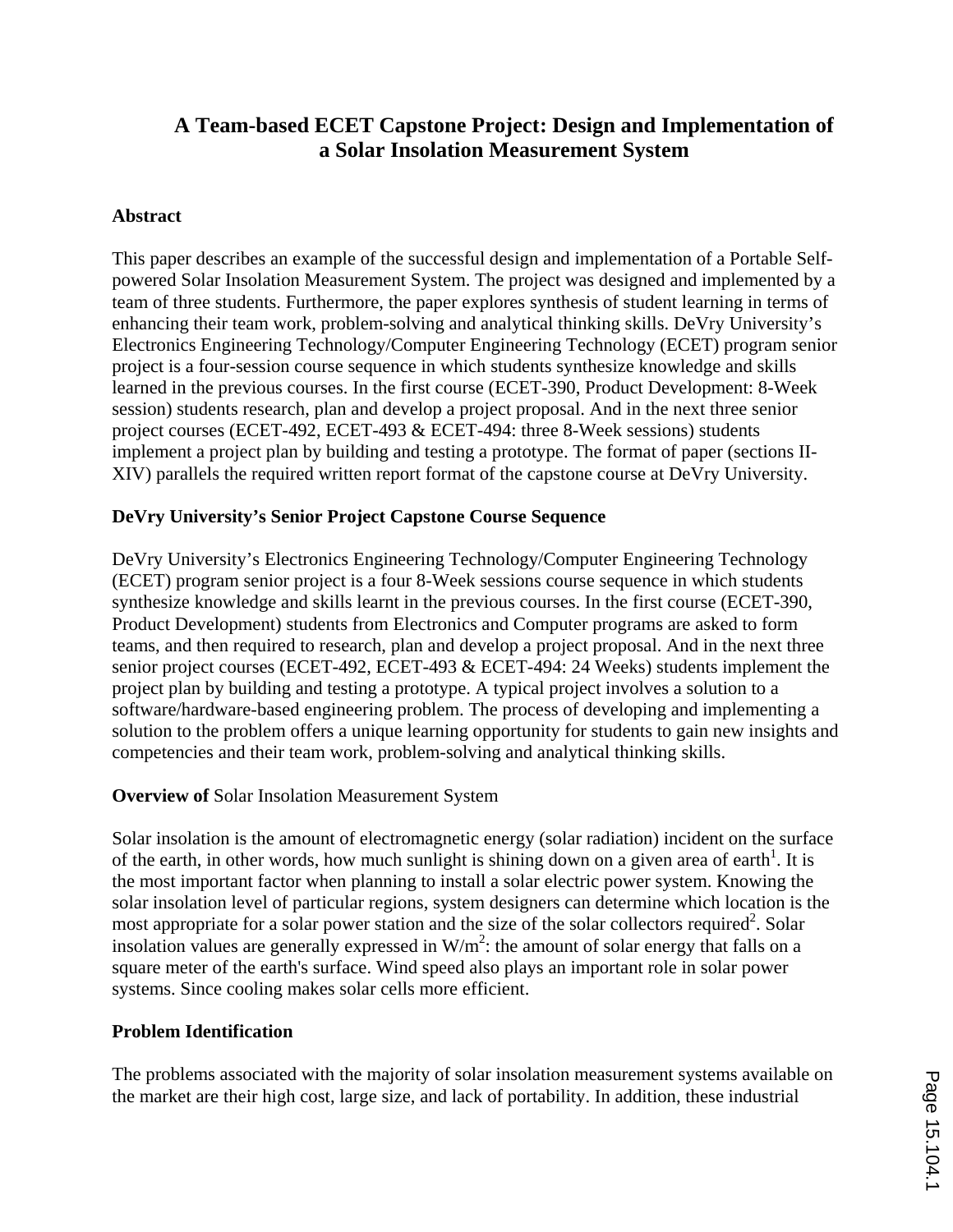systems have too many options, which make them difficult to operate. The devices available on the market cannot be used by amateurs, and the need of professionals to operate them is inevitable.

### **Solar Insolation Systems Presently Available on the Market**

The solar insolation measurement systems available on the market are either expensive (ranging from \$787 to \$7,402), or too bulky and heavy, or too complicated to work with. In addition, all of them are powered by batteries. Table 1 presents a detailed comparison between such systems available on the market.

#### **Project Objective**

The main goal of this project was to develop a portable solar insolation system for engineers and non-experts interested in solar system design. Anyone who wants to install a solar panel system can choose the best location by analyzing the solar intensity data acquired by the device.

#### **Project Team's Solution**

The project team proposed a solution based on a design that is simple, portable, low cost and easy to develop for measuring solar insolation. The system design specifications are that the system should be small enough to be carried to any location and must yield an accuracy of  $\pm 5\%$ and give solar insolation measurements covering a range from 0 to 800  $W/m<sup>2</sup>$ , in short, design and implement a simplified version of the industrial systems available in the market. Another requirement was that the project solar insolation measurement device should be simple and not require a professional to operate it. The designed system's simple interface makes it easy to operate. The cost of the solar insolation system is lower compared to available products on the market (see Table 1). The system is powered by a small solar panel and a rechargeable battery. Photodiodes estimate the solar insolation level and a wind sensor measures the speed of the wind. A solar tracking system consisting of phototransistors is used for optimal power collection for the battery. The results from the system are displayed on LCD screen and can also be transferred to a computer. The user can choose the data transfer interface: wireless or via USB. Unlike many websites which provide recorded data about solar insolation of major cities only, the DeVry team's portable device can provide live data from any location. Also, the data gathered is updated every minute.

#### **System Block Diagram**

Figure 1 depicts the system block diagram for the portable self-powered solar insolation measurement system. The block diagram shows various components required to implement the system. There are four sensors installed to measure different quantities. The first sensor (wind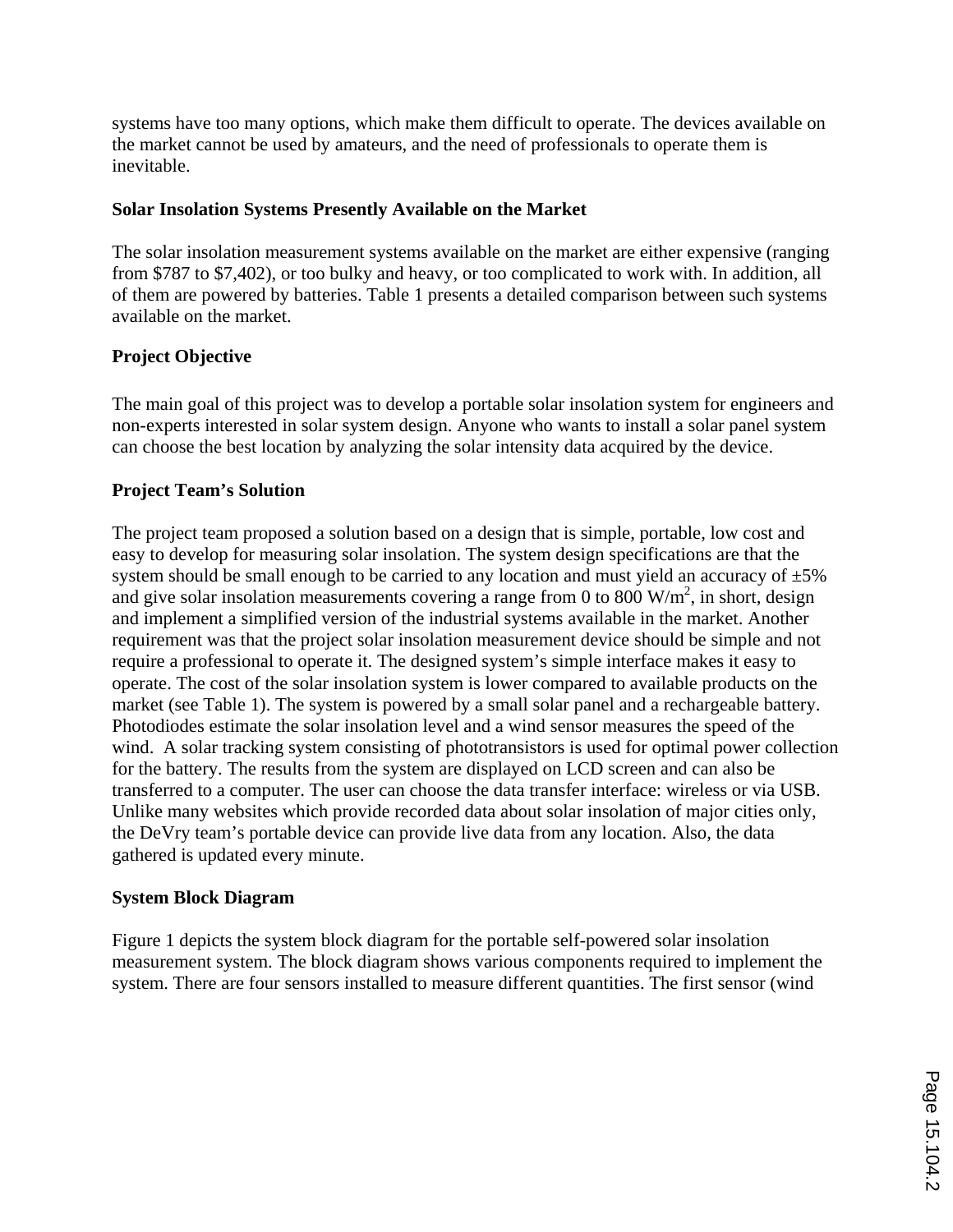| System/<br>Manufacturer                                                                                                                            | Illustration | Powered by                  | Measurement                                                                                                                                              | Price                                   |
|----------------------------------------------------------------------------------------------------------------------------------------------------|--------------|-----------------------------|----------------------------------------------------------------------------------------------------------------------------------------------------------|-----------------------------------------|
| Pyranometer<br>CM22/<br>Kipp & Zone                                                                                                                |              | Separate<br>power<br>source | Direct solar<br>radiation,<br>solar<br>insolation,<br>sky radiation<br>on the level<br>surface,<br>global-<br>inflected and<br>reflected<br>radiation    | \$7,402                                 |
| Radiometer -<br>PMA2100/<br>Solar Light<br>Co.                                                                                                     |              | <b>Batteries</b>            | Solar<br>insolation,<br>humidity,<br>graphic<br>display,<br>complex<br>processing<br>algorithms,<br>Selectable<br>units of<br>measure, and<br>averaging. | \$1,768                                 |
| Solar<br>Radiation<br>Transmitter/<br><b>InnoCal</b>                                                                                               |              | Separate<br>power<br>source | Solar<br>insolation<br>Wind speed<br>Rain fall<br>Barometric<br>pressure<br>Humidity                                                                     | \$787<br>(power source<br>not included) |
| Portable<br>Self-powered<br>Solar<br>Insolation<br>Measurement<br>system/<br>Project<br>designed and<br>implemented<br>by DeVry<br><b>Students</b> |              | Self-<br>powered            | Solar<br>insolation,<br>wind speed                                                                                                                       | \$445                                   |

Table 1: Market availability of Solar Insolation Measuring Systems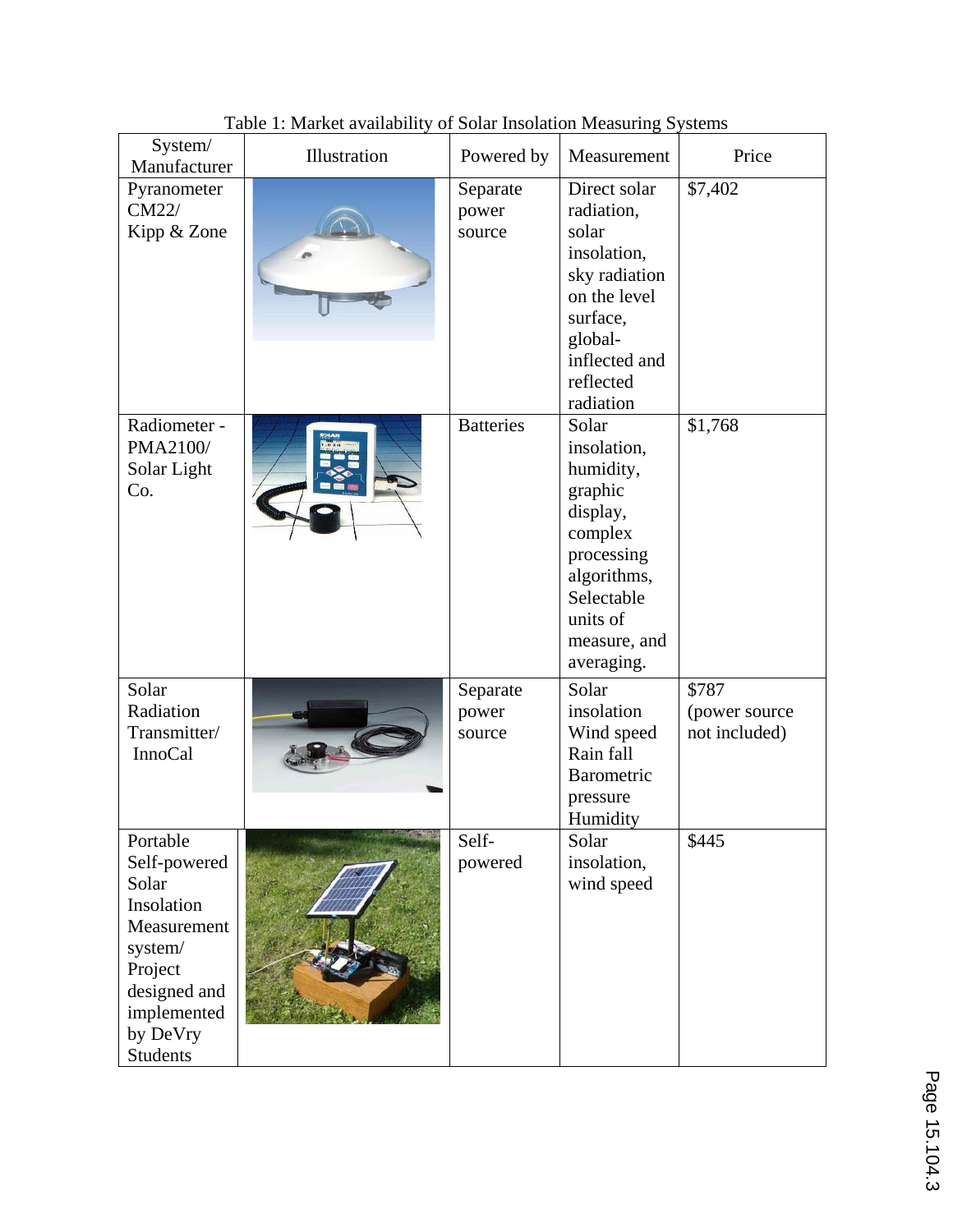Sensor) is used to measure the wind speed, which determines the wind effect on the system. The second sensor (photodiode) is used to determine the solar insolation level. The tracking of the solar panel system is controlled by the third sensor (phototransistors). The fourth sensor (lightdependent resistor) is used to detect the light, which is the main factor considered for turning the system ON or OFF. As shown in Figure 1, the signals from these sensors are amplified to match a desired output for the microcontroller. The analog data are then converted into digital data using the HCS12 microcontroller. An LCD display is used to display the wind and solar sensors output. The data are stored in a memory and then are transferred via a USB drive or a wireless interface. The user has the option of choosing either method for easy access to the data.

Figure 1 also shows the implementation of the solar tracking system. Since the device is selfpowered, a small solar tracking system is used to collect optimal amount of sun power. A DC motor is used for controlling the solar tracking system's movement and angle. The DC motor is powered directly from the panel, and, in case of insufficient sunlight the motor is powered by a backup source using the 9V battery.

### **Prototype Development: General Approach**

The prototype developed was completed in two phase: hardware design and software design. The hardware design was broken down into three parts. The first part dealt with constructing the solar tracking system. It included the solar panel, the DC motor, and the 9V battery. The second part consisted of the hardware design and sensor implementation. The analog output signals were converted to digital signals using Analog-to-Digital (ATD) converters. And the third part of the hardware design was to develop an interface for data transmission. This section included the USB and wireless transmission.

The second phase in building our project was the software design. It required the integration of all sensors together. Appropriate software code was developed to manage the solar tracking system, to perform ATD conversions, to display data on LCD display, and to transfer acquired data. After completing the hardware and software designs, the system was first tested at subsystem level and finally at system level. Figure 2 depicts the project prototype of portable selfpowered solar insolation measurement system.

#### **Resources Used**

A complete list of components used and their cost breakdown is as follows:

- $\bullet$  10 Watt Solar Panel<sup>3</sup> 12 V, Stainless Steel, from SolarTech 70\$
- Microcontroller HCS12 Dragon 12 board<sup>4</sup>, from Wytec -- \$150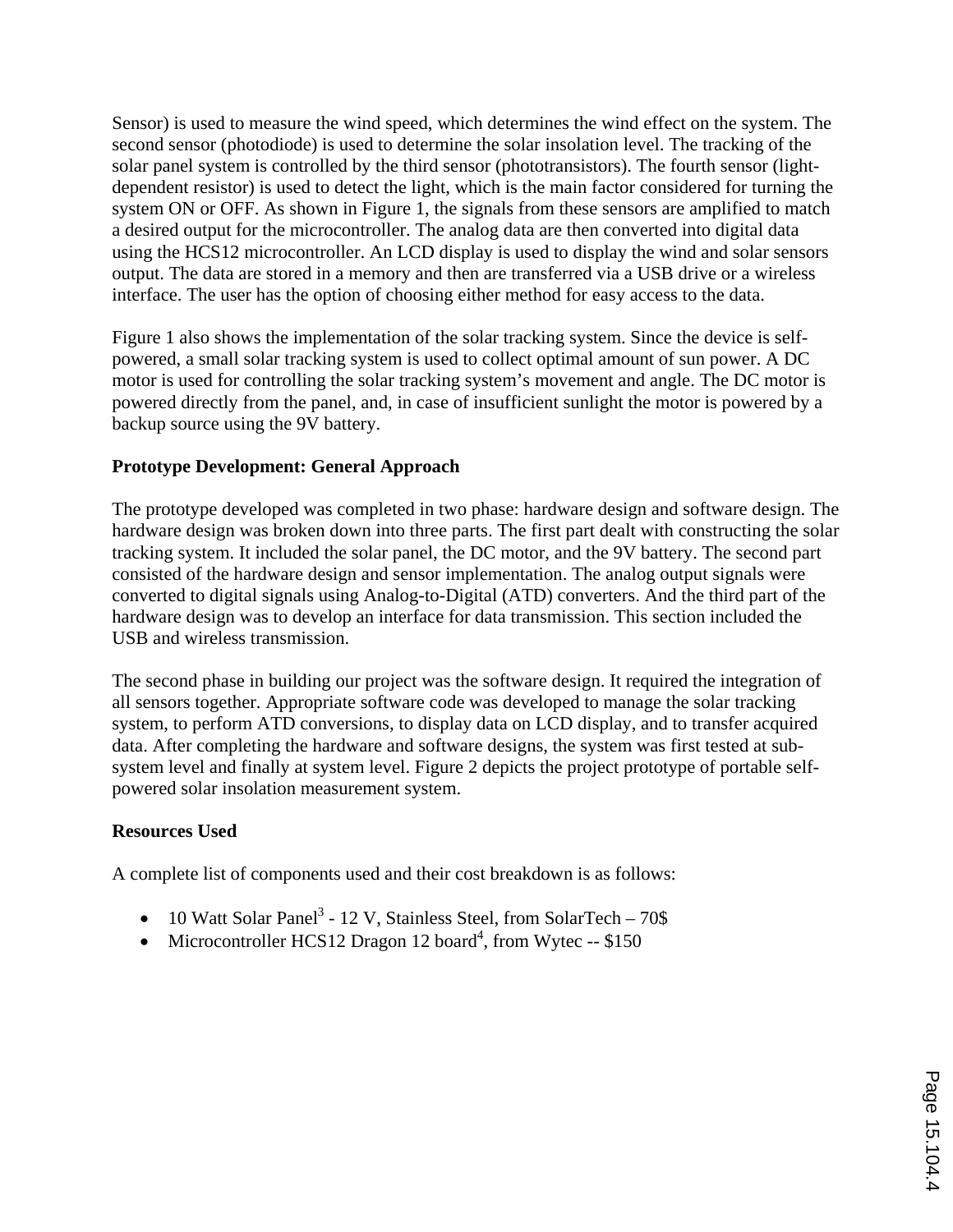

` Figure 1: Solar Insolation Measurement System Block Diagram

- La Crosse TX-15 Wind Sensor<sup>5</sup> \$35
- Battery  $12V^6$ , 5 Amp, from AltE Store -- \$16
- DC motors<sup>7</sup>, 12V, 50 rpm, 12 lb torque, reversible  $-2 \times \$12$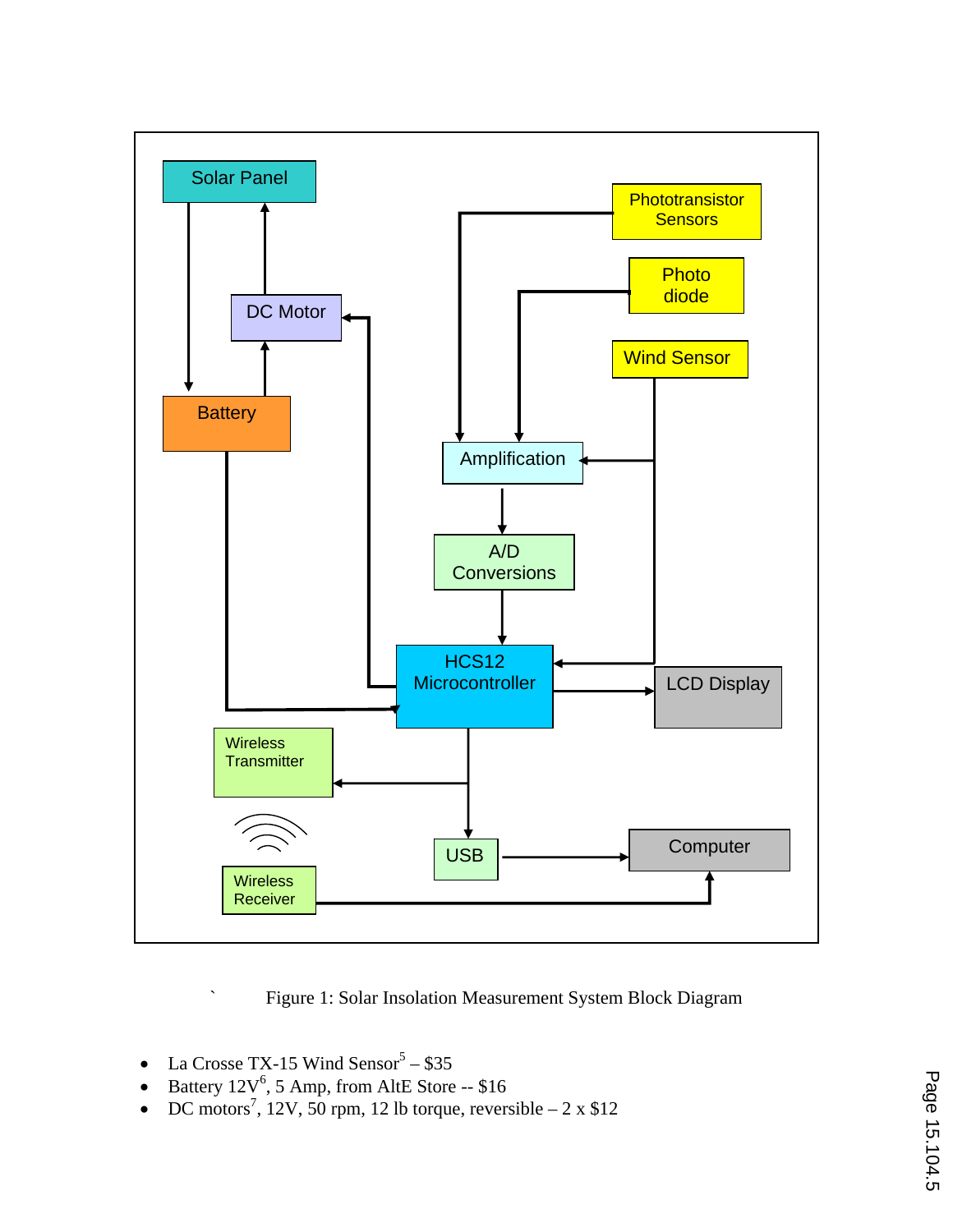- Photodiode SLSD-71N300 $^8$  from Allied Electronics \$9
- Frequency to voltage converter<sup>9</sup> LM2917, from Avnet  $8 \times \$0.9$
- Bluetooth USB & Serial Pair<sup>10</sup> BluePlug/Firefly, from Gridconnect, \$104
- Temperature sensors  $^{11}$  BPWR21, from Allied Electronics 4 x \$8
- Miscellaneous \$30, the approximate *total* cost equals: \$ 477

### **Contractual Aspects**

The project was not sponsored through any commercial venture; therefore it did not involve any legal or contractual aspects.

### **Project Schedule**

Table 2 shows the project milestone matrix, and Figure 3 presents the project Gantt chart.

### **Evaluation Methods/Testing plan:**

The testing of the system was conducted in the following manner: hardware was tested first and then the software. The hardware components tested first were solar panel, photodiodes, wind sensor, and battery. In the first phase of testing, the photodiodes and the wind sensor were connected and tested for their optimal output levels. The photodiodes were tested for a desired output voltage range of 0 V to 5 V. The wind sensor was tested for a desired output voltage range of 38mV to 5V. The solar panel was tested for the desired current  $(I = 0.47 A)$  and voltage (V<sub>max</sub>)  $= 15.3$  V). In addition, the battery was tested for desired current (I<sub>max</sub> = 7.2 A) and voltage levels  $(V_{max} = 12 V).$ 

Since the system has no user input, the software code was mainly tested for correct output levels. The analog to digital conversion was tested for the output ranging between 0 and 255 bits. The solar insolation was expected to be in range from 0 to 800  $W/m^2$ . The wind sensor was tested for a correct output in range from 1 mile per hour to 128 miles per hour. The data transfer was tested from the Dragon-12 Board to the computer via USB cable. The system was tested for accurate transfer by comparing the values on the LCD screen and the computer screen. The wireless transmission was tested in radius of 100 meters (0.06 miles). The completed system was tested in Rockford, IL. The solar insolation data measured with the prototype was compared against the published solar insolation data available for Rockford,  $IL<sup>12</sup>$  The measured data was within the ±5% desired accuracy.

## **Problems Encountered**

Hardware Problems: There were several problems the project group experienced during the implementation of the system. Some of the hardware problems encountered were the interfacing of the H-bridge to the DC motors, wind sensor, and the tracking system's frame. The problem with the H-bridge was that it was connected to LED's and a seven-segment display. The group experienced difficulties with running both motors and with using the seven-segment display. The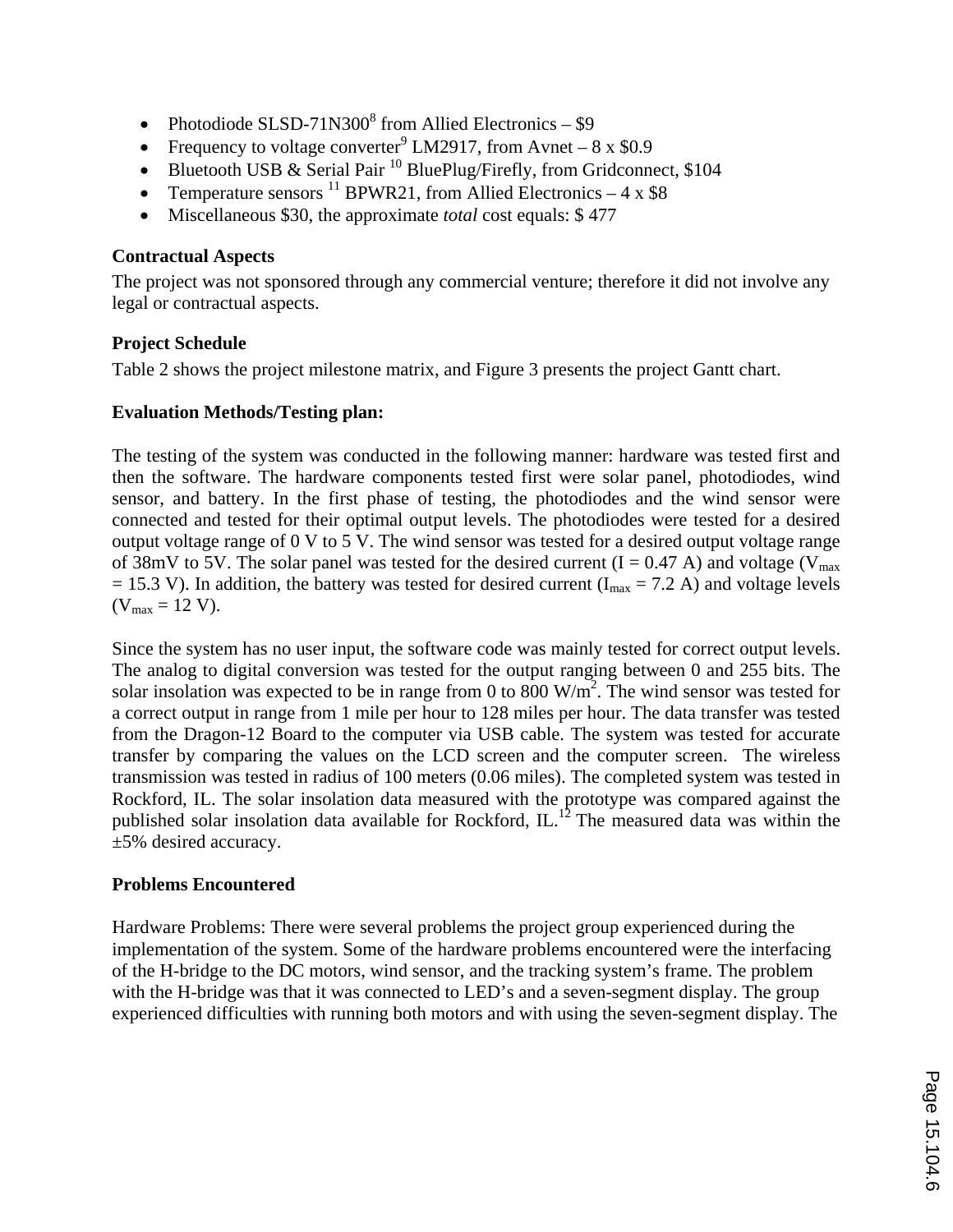| Project              |                      | Time allocation/ | <b>Slack</b> |
|----------------------|----------------------|------------------|--------------|
| Task/Milestones      | Who is responsible?  | <b>Task</b>      | time         |
|                      |                      |                  |              |
| Project              | Adnan, Azeem, Velina | 2 Weeks          |              |
|                      |                      |                  |              |
| Approval<br>Research |                      | 5 Weeks          |              |
|                      | Adnan, Azeem, Velina |                  |              |
| Hardware             | Adnan, Azeem         | 4 Weeks          | 1 Week       |
| Design               |                      |                  |              |
| Software             | Adnan, Velina        | 5 Weeks          | 1Week        |
| Design               |                      |                  |              |
|                      |                      |                  |              |
| Development of       | Adnan, Azeem, Velina | 1Weeks           |              |
| Testing plan         |                      |                  |              |
| Develop and          |                      |                  |              |
|                      |                      |                  |              |
| Implement            |                      |                  |              |
| Prototype            | Adnan, Azeem, Velina | 2 Weeks          |              |
| System               |                      |                  |              |
|                      |                      |                  | 1Week        |
| Prototype            | Adnan, Azeem, Velina | 2 Weeks          |              |
| testing              |                      |                  |              |
|                      |                      |                  |              |
| Project Report       | Adnan, Velina        | 1 Week           |              |
| Development          |                      |                  |              |
|                      |                      |                  |              |
| Project Oral         | Adnan, Azeem, Velina | 1Weeks           |              |
| Presentation         |                      |                  |              |
|                      |                      |                  |              |
|                      |                      |                  |              |
| Project Web          | Velina               | I Week           |              |
| Page                 |                      |                  |              |
| Development          |                      |                  |              |

### Table 2: Project Milestone Matrix

group solved the problem by eliminating the use of seven-segment display. Instead, it was decided to use the LCD screen to display the results. The second problem with the hardware design was the wind sensor implementation. The group had difficulty in making the wind sensor work properly using a frequency to voltage converter (LM2917). It was discovered that the LM2917 required input frequency was greater than what was obtained from the wind sensor. To solve the problem the Dragon Board (HCS12) was employed.

Software Problems: During software testing the group encountered problems figuring out how to integrate ATD for the sensor used by the tracking system and the solar insolation. The ATD that was active on the Dragon Board only had two ATD converters available, but the project needed five ATD converters. The problem was solved by enabling the second ATD.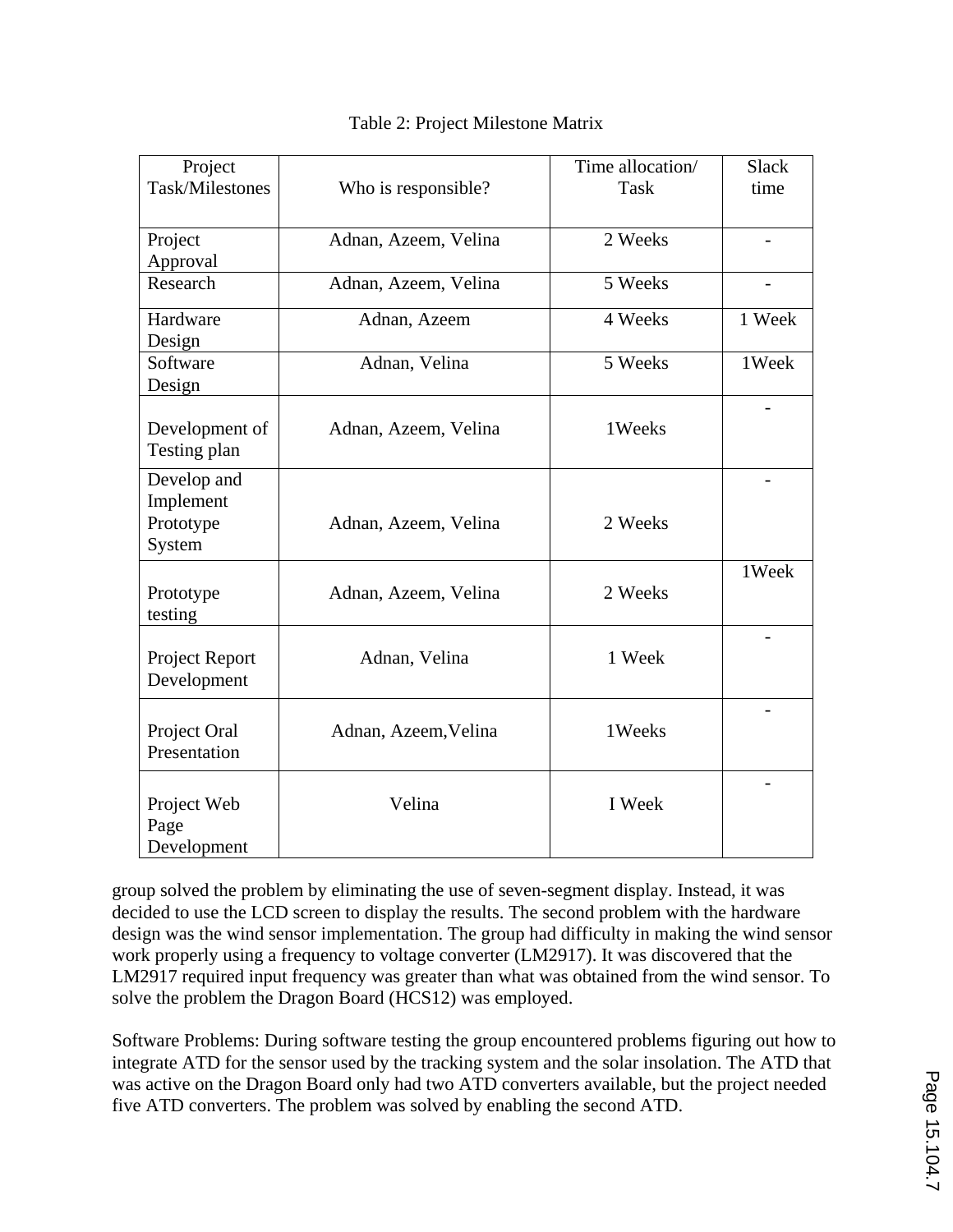

Figure 2. Project prototype of Portable Self-powered Solar Insolation Measurement System

#### **Synthesis of Learning**

Despite various hardware and software problems which were encountered the project prototype was successfully implemented and demonstrated. The ECET program provided a solid educational experience that allowed the development of the solar insolation measurement system. Each course in the sequence has proven useful in the development process of the project. Since the team consisted of two Electrical Engineering Technology (EET) students and one Computer Engineering Technology (CET) student, the team members had the opportunity to learn outside of their field. Team members thus learned how to integrate electrical engineering theories with the computer engineering concepts. The project also enabled the team to incorporate concepts learned in the introductory classes of electronics and programming. The project has widened the scope of learning and knowledge in the electronics and computer fields for the team members. The project also helped the group members` to develop higher levels of knowledge by learning totally new items that were not covered during the course work.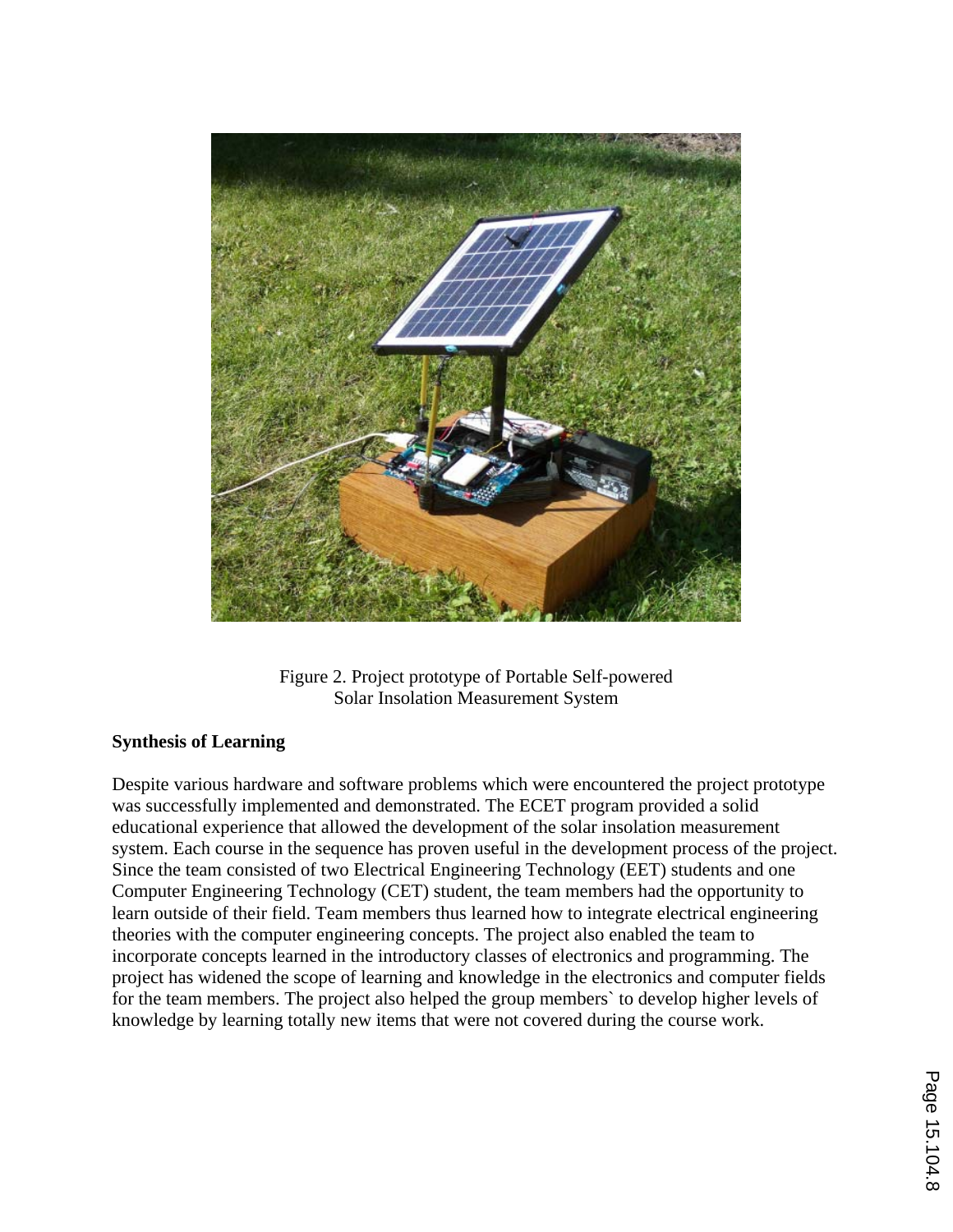

Figure 3: Project Gantt chart

## **Conclusion**

This paper described the design and successful implementation of a senior project titled "Solar Insolation Measurement System." The designed system allows experts and non-experts to measure solar intensity data, and have it transferred to a computer via USB or wireless mode. Its simple interface allows for an easy operation and the low cost makes it affordable for small businesses and personal use as well. Moreover, the paper discussed the details of a senior project completed in a capstone course at DeVry University, Addison, IL. The capstone course requires students to work in a team environment to design and implement a software/hardware-based solution to an engineering problem, and thus enables students to enhance their problem solving and critical thinking skills.